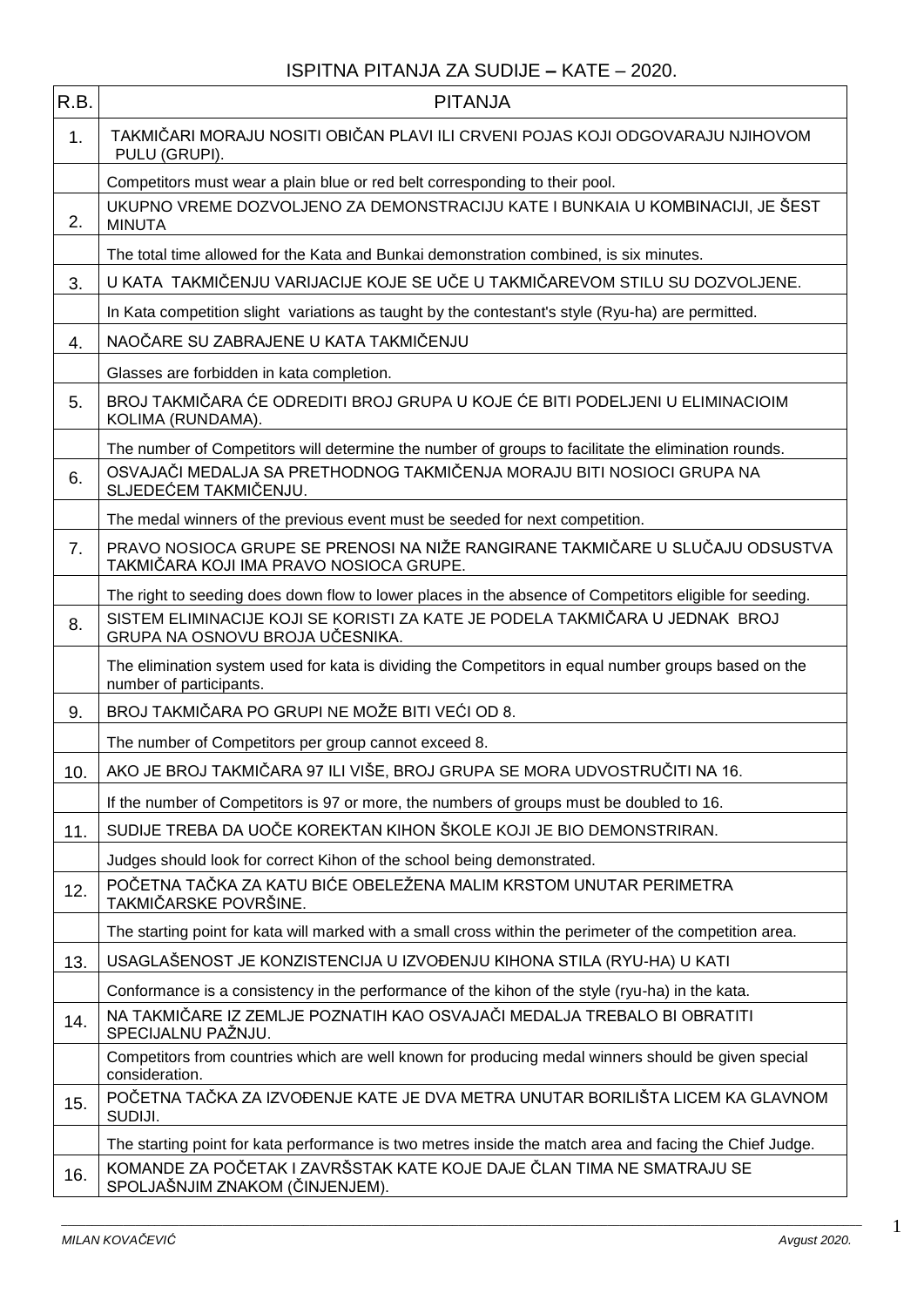|     | Giving a command to start and finish the kata by a team member is not considered to be an external cue                       |
|-----|------------------------------------------------------------------------------------------------------------------------------|
| 17. | TATAMI MORA BITI JEDNOBOJNA POVRŠINA ZA KATA TAKMIČENJE                                                                      |
|     | The mats must form a uniformed colored surface for kata competition                                                          |
| 18. | SUDIJE TREBA DA UOČE ISPRAVAN KIHON TAKMIČAREVEOG STILA KOJI JE BIO DEMONSTRIRAN.                                            |
|     | Judges should look for correct Kihon of the Competitor's stile (Ryu-ha) being demonstrated.                                  |
| 19. | PANEL SUDIJA MOŽE DA SE PROMENI U GRUPI ZA BILO KOJE POJEDINAČNO KOLO.                                                       |
|     | The panel of Judges can be changed in a group for any single round.                                                          |
| 20. | UKUPNO VREME DOZVOLJENO ZA DEMONSTRACIJU KATE & BUNKAI-a U KOMBINACIJI, JE 5<br>MINUTA.                                      |
|     | The total time allowed for the Kata & Bunkai demonstration combined, is 5 minutes.                                           |
| 21. | U KATA TAKMIČENJU RUKAVI JAKNE KARATE-GIA NE MOGU BITI PODVRNUTI.                                                            |
|     | In kata competition the sleeves of the karate-gi jacket may not be rolled up.                                                |
| 22. | ODGOVORNOST TRENERA ILI TAKMIČARA JE DA PRIJAVE KATU ZAPISNIČKOM STOLU ZA DATI<br>KRUG.                                      |
|     | It is the responsibility of the coach or competitor to notify the name of the kata to score table prior each<br>round.       |
| 23. | BROJ SUDIJA PO PANELU MOŽE BITI SMANJEN NA PET ZA SVAKO TAKMIČENJE.                                                          |
|     | The number of Judges per panel may be reduced to five for any competition.                                                   |
| 24. | PRETHODNO IZVEDENA KATA SE MOŽE PONOVITI SAMO AKO SE KORISTI ZA REŠAVANJE<br>NEREŠENOG REZULTATA.                            |
|     | A previously performed Kata may be repeated only if used as tie-breaker.                                                     |
| 25. | PANTALONE KARATE-gia MOGU BITI NEZNATNO KRAĆE DA BI POKRILE SAMO POLOVINU<br>POTKOLENICE.                                    |
|     | The karate-gi trousers may be slightly shorter so as to only cover half of the shin.                                         |
| 26. | UKUPNO VREME DOZVOLJENO ZA DEMONSTRACIJU KATE I BUNKAI-A, U KOMBINACIJI, JE PET<br>MINUTA.                                   |
|     | The total time allowed for the Kata and Bunkai demonstration combined, is five minutes.                                      |
| 27. | UKUPNO VREME DOZVOLJENO ZA DEMONSTRACIJU KATE I BUNKAI-A, U KOMBINACIJI, JE<br>SEDAM MINUTA.                                 |
|     | The total time allowed for the Kata and Bunkai demonstration combined, is seven minutes.                                     |
| 28. | PERSONAL ZAPISNIČKOG STOLA SE SASTOJI OD MERIOCA VREMENA, ZAPISNIČARA<br>REZULTATA I PROZIVARA-SPIKERA.                      |
|     | The score table personnel include timekeepers, scorekeepers and caller/announcers.                                           |
| 29. | ZA TEHNIČKO I TAKMIČARSKO IZVOĐENJE KATE DAJU SE ODVOJENE OCENE.                                                             |
|     | Technical Performance and Athletic Performance are given separate scores.                                                    |
| 30. | SUDIJE KATA MEČA NE MOGU BITI ISTE NACIONALNOSTI KAO I TAKMIČARI KOJI NASTUPAJU.                                             |
|     | The Judges of a kata match may not have the same nationality as either of the contestants.                                   |
| 31. | IAKO TRAKE I OSTALI UKRASI NISU DOZVOLJENI U KUMITE TAKMIČENJU, DOZVOLJENI SU U<br>KATA TAKMIČENJU.                          |
|     | Although ribbons and other decorations for the hair are not allowed in kumite they are permissible in kata.                  |
| 32. | U BORBAMA ZA MEDALJE EKIPNOG KATA TAKMIČENJA, EKIPE ĆE IZVESTI DEMONSTRACIJU<br>ZNAČENJA KATE (BUNKAI).                      |
|     | In the bouts for medals in Team Kata competition, teams will perform a demonstration of the meaning of<br>the Kata (Bunkai). |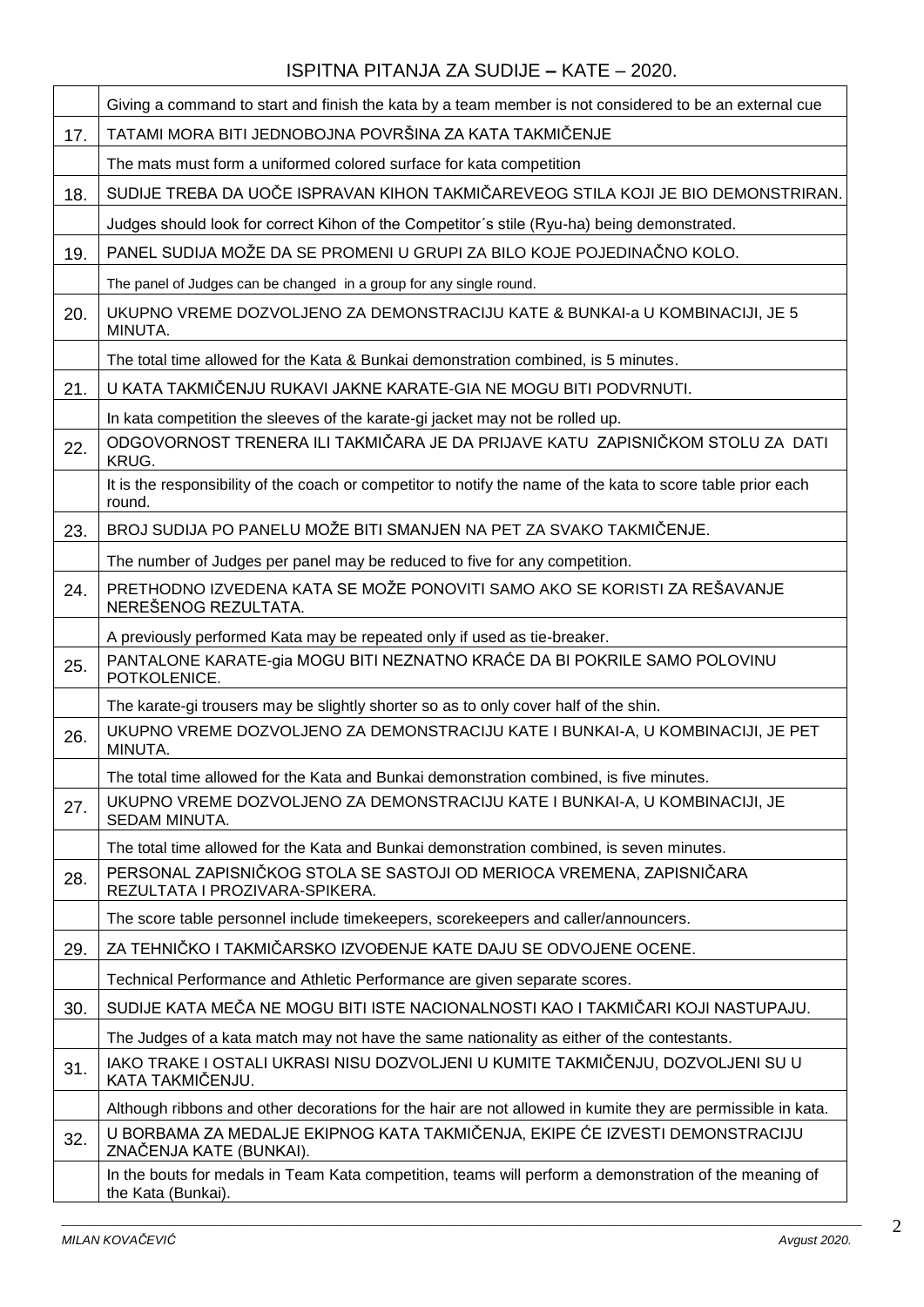| 33. | SUDIJSKI PANEL OD TRI ILI PET SUDIJA ZA SVAKI MEČ BIĆE IMENOVAN OD STRANE TATAMI<br>MANAGERA.                                    |
|-----|----------------------------------------------------------------------------------------------------------------------------------|
|     | The panel of three or five Judges for each match will be designated by the Tatami Manager.                                       |
| 34. | ZA TAKMIČENJA KOJA NISU U RANGU WKF-a ILI OLIMPIJSKIH IGARA, BROJ SUDIJA MOŽE BITI<br>SMANJEN NA 5.                              |
|     | For competitions not counting for WKF World Ranking or Olympic standing, the number of judges may be<br>reduced to 5.            |
| 35. | SUDIJSKI PANEL OD PET SUDIJA ZA SVAKI MEČ BIĆE IMENOVAN OD STRANE SUDIJSKE<br>KOMISIJE.                                          |
|     | The panel of five Judges for each match will be designated by the Referee Commission.                                            |
| 36. | UKUPAN REZULTAT ZA TEHNIČKO IZVOĐENJE JE 50% I 50% ZA TAKMIČARSKO IZVOĐENJE.                                                     |
|     | The total score is weighed 50% for technical performance and 50% for athletic performance.                                       |
| 37. | ŽENSKI TAKMIČARI MORAJU NOSITI BELU MAJICU KRATKIH RUKAVA ISPOD GORNJEG DELA<br>KIMONA.                                          |
|     | Female competitors must wear a plain white T-shirt beneath the Karate jacket.                                                    |
| 38. | ŽENSKI TAKMIČARI MOGU, AKO ŽELE, NOSITI BELU MAJICU KRATKIH RUKAVA ISPOD GORNJEG<br>DELA KIMONA.                                 |
|     | Female competitors can, if they want, wear a plain white T-shirt beneath the Karate jacket.                                      |
| 39. | PANTALONE KIMONO MORAJU BITI DOVOLJNO DUGAČKE DA PREKRIJU NAJMANJE DVE<br>TREĆINE POTKOLENICE I NE MOŽE DA DOSEGNE SKOČNI ZGLOB. |
|     | The trousers must be long enough to cover at least two thirds of the shin and must not reach the<br>anklebone.                   |
| 40. | NOŠENJE NEODOBRENIH UKRASA, ODEĆE ILI OPREME JE ZABRANJENO.                                                                      |
|     | The wearing of unauthorised apparel, clothing or equipment is forbidden.                                                         |
| 41. | DISKRETNA GUMENA VRPCA ILI DRŽAČ REPA ZA KOSU SU DOZVOLJENI U KATA TAKMIČENJU.                                                   |
|     | A discreet rubber band or pony tail retainer is permitted in Kata competition.                                                   |
| 42. | TAKMIČARSKI PROSTOR MORA BITI DOVOLJNE VELIČINE DA OMOGUĆI NEOMETANO<br><b>IZVOĐENJE KATE.</b>                                   |
|     | The competition area must be of sufficient size to permit the uninterrupted performance of Kata.                                 |
| 43. | BORILIŠTE ZA BORBE NIJE POGODNO ZA KATA TAKMIČENJA.                                                                              |
|     | The matted Kumite areas are not suitable for Kata competition.                                                                   |
| 44. | GORNJI DEO KIMONA MOŽE BITI SKINUT TOKOM IZVOĐENJA KATE.                                                                         |
|     | The karate-gi jacket may be removed during the performance of Kata.                                                              |
| 45. | ZVUČNI SIGNALI SU NA ISTOM NIVOU KAO ŠTO BI KAZNILI ZA PRIVREMENI GUBITAK RAVNOTEŽE.                                             |
|     | Audible cues are on the same level as one would penalize a temporary loss of balance.                                            |
| 46. | VARIJACIJE NAUČENE U TAKMIČAREVOM KARATE STILU NISU DOZVOLJENE.                                                                  |
|     | Variations as taught by the contestant's style (Ryu-ha) of Karate will not be permitted.                                         |
| 47. | ZAPISNIČKI STO MORA ZABELEŽITI IZABRANU KATU PRE SVAKOG KRUGA.                                                                   |
|     | The score table must be notified of the choice of Kata prior to each round.                                                      |
| 48. | KATA TIM KOJI SE NE NAKLONI POSLE ZAVRŠETKA BUNKAI IZVOĐENJA BIĆE DISKVALIFIKOVAN.                                               |
|     | A team which does not perform the bow at the completion of the Bunkai performance will be disqualified.                          |
| 49. | BROJ POTREBNIH KATA ZAVISI OD BROJA PRIJAVLJENIH TAKMIČARA ILI EKIPA.                                                            |
|     | The number of Kata required is dependent on the number of individual competitors or teams entered.                               |

3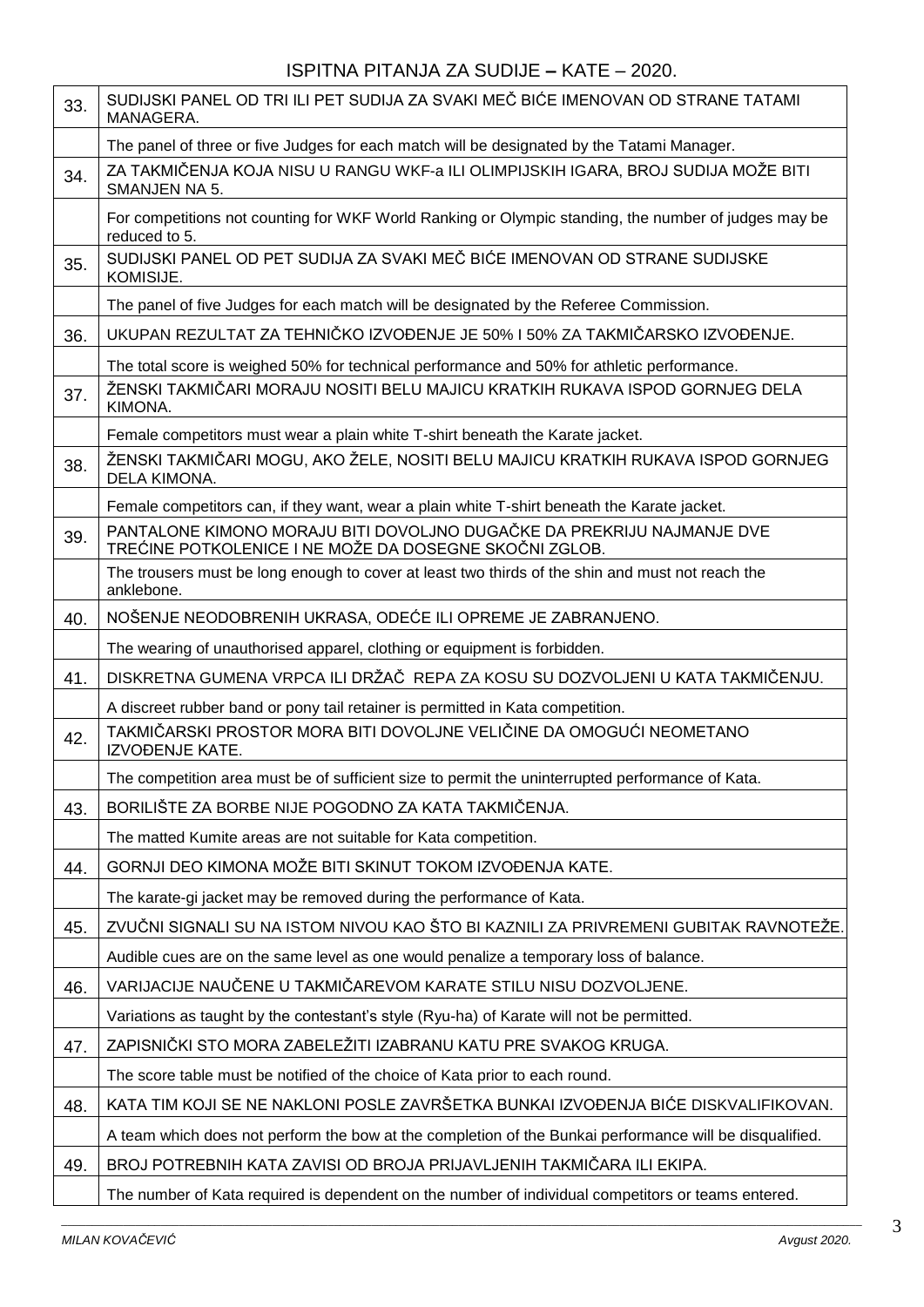| 50. | U SLUČAJU NEREŠENOG REZULTATA, TAKMIČARI MORAJU IZVESTI DODATNU KATU.                                                          |
|-----|--------------------------------------------------------------------------------------------------------------------------------|
|     | In the event of a tie, the competitors must perform an additional kata.                                                        |
| 51. | KOD PROCENJIVANJA IZVOĐENJA KATE, TAKMIČARA ILI TIMA SUDIJE ĆE OCENJIVATI<br>IZVOĐENJE KATE NA TEMELJU DVA GLAVNA KRITERIJUMA. |
|     | In assessing the performance of a contestant or team the Judges will evaluate the performance                                  |
|     | based on the two major criteria.<br>DVA GLAVNA KRITERIJUMA SU: TEHNIČKO IZVOĐENJE I TAKMIČARSKO IZVOĐENJE KATE.                |
| 52. |                                                                                                                                |
|     | The two major criteria are: technical performance and athletic performance.                                                    |
| 53. | NANOŠENJE POVREDA ZBOG NEDOSTATKA KONTROLISANE TEHNIKE TOKOM IZVOĐENJA<br>BUNKAIA SMATRA SE PREKRŠAJEM.                        |
|     | Causing injury by lack of controlled technique during Bunkai is considered a foul.                                             |
| 54. | TRI GLAVNA KRITERIJUMA SU: USKLAĐENOST, KOREKTNO DISANJE I TEHNIČKA TEŽINA.                                                    |
|     | The three major criteria are: conformance, correct breathing and technical difficulty.                                         |
| 55. | TRI GLAVNA KRITERIJUMA SU: SNAGA, BRZINA I VREME IZVOĐENJA.                                                                    |
|     | The three major criteria are: strength, speed and timing.                                                                      |
| 56. | TRI GLAVNA KRITERIJUMA SU: SINHRONIZACIJA, STAVOVI I VREME IZVOĐENJA.                                                          |
|     | The three major criteria are: synchronisation, stances and timing.                                                             |
| 57. | BRZINA I BALANS SU DEO TAKMIČARSKOG IZVOĐENJA.                                                                                 |
|     | Speed and balance are part of the athletic performance.                                                                        |
| 58. | SNAGA JE DEO TAKMIČARSKOG IZVOĐENJA.                                                                                           |
|     | Strength is part of the athletic performance.                                                                                  |
| 59. | KOREKTNO DISANJE, TEHNIKE I PRELAZNA KRETANJA (KRETNJA IZ STAVA U STAV) SU DEO<br>TEHNIČKOG IZVOĐENJA.                         |
|     | Correct breathing, techniques and transitional movements are part of the technical performance.                                |
| 60. | TEŽINA KATE I STAVOVI SU DEO TEHNIČKOG IZVOĐENJA.                                                                              |
|     | Difficulty of the Kata and stances are part of the technical performance                                                       |
| 61. | SNAGA, BRZINA, BALANS I RITAM SU DEO TAKMIČARSKOG IZVOĐENJA.                                                                   |
|     | Strength, speed, balance and rhythm are part of the athletic performance.                                                      |
| 62. | U IZVOĐENJU BUNKAIJA; PRELAZNA KRETANJA (KRETNJA IZ STAVA U STAV) I KONTROLA SU<br>DEO TEHNIČKOG IZVOĐENJA.                    |
|     | In Bunkai performance; transitional movements and control are part of the technical performance.                               |
| 63. | U IZVOĐENJU BUNKAI-ja; BALANS, VREME IZVOĐENJA I BRZINA SU DEO TAKMIČARSKOG<br>IZVOĐENJA.                                      |
|     | In Bunkai performance; balance, timing and speed are part of the athletic performance.                                         |
| 64. | U IZVOĐENJU BUNKAI-ja; SNAGA, VREME IZVOĐENJA I STAVOVI SU DEO TAKMIČARSKOG<br>IZVOĐENJA.                                      |
|     | In Bunkai performance: strength, timing and stances are part of the athletic performance.                                      |
| 65. | BUNKAIJU SE DAJE JEDNAKA VAŽNOST KAO I SAMOJ KATI.                                                                             |
|     | Bunkai are to be given equal importance as the Kata itself.                                                                    |
| 66. | PRENAGLAŠENI NAKLON PRE POČETKA IZVOĐENJA SMATRA SE PREKRŠAJEM.                                                                |
|     | Excessive bowing before starting the performance is considered a foul.                                                         |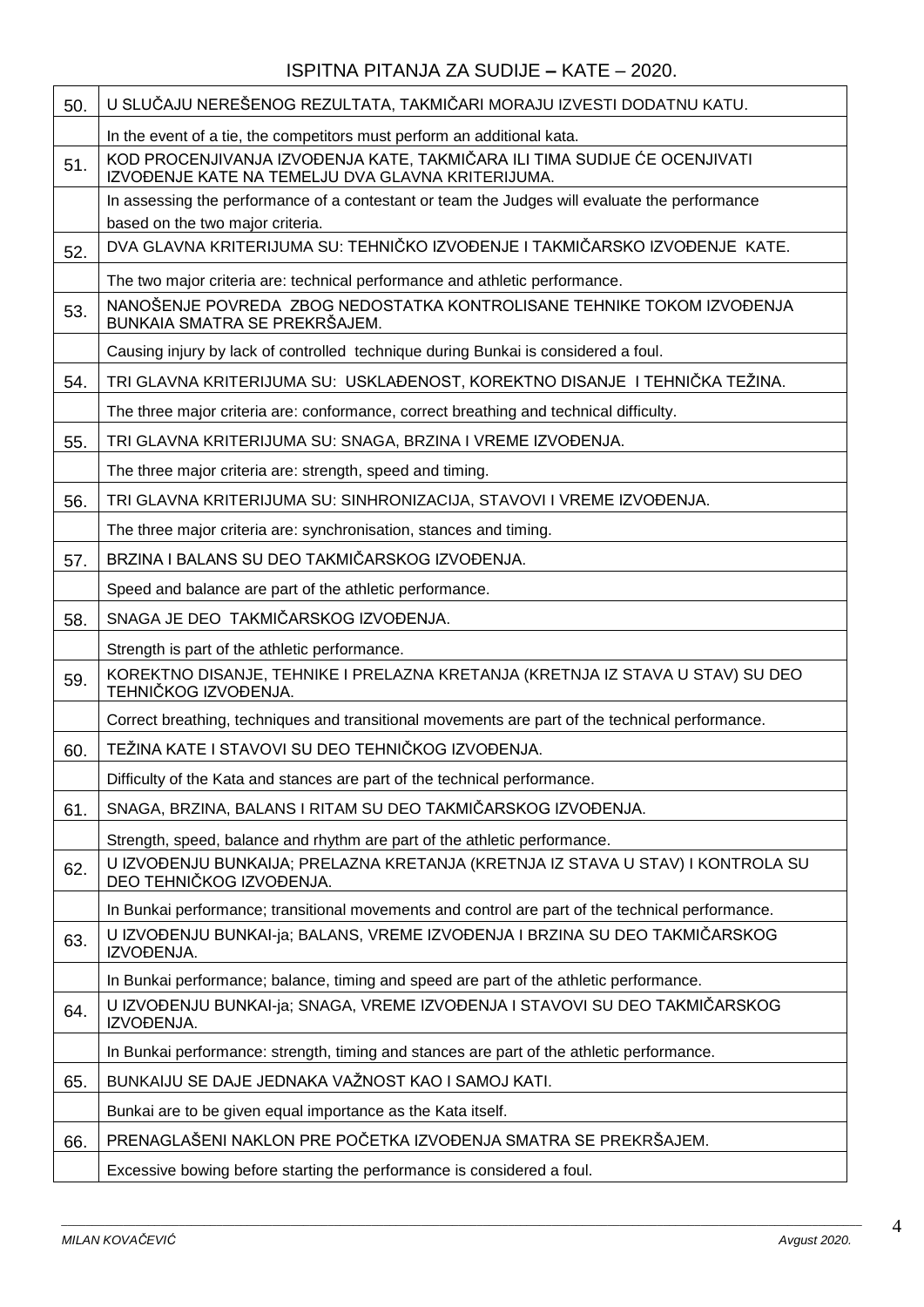| 67. | NANOŠENJE POVREDE ZBOG NEDOSTATKA KONTROLISANE TEHNIKE TOKOM IZVOĐENJA<br>BUNKAI-ja JE DISKVALIFIKACIJA.                            |
|-----|-------------------------------------------------------------------------------------------------------------------------------------|
|     | Causing injury by lack of controlled technique during Bunkai is a disqualification.                                                 |
| 68. | DVA GLAVNA KRITERIJUMA TREBA DA IMAJU ISTI ZNAČAJ U PROCENI IZVOĐENJA KATE.                                                         |
|     | Both two major criteria are to must be given equal importance in the evaluation of the performance.                                 |
| 69. | IZVOĐENJE POGREŠNE KATE ILI NAJAVA POGREŠNE KATE VODI KA DISKVALIFIKACIJI.                                                          |
|     | Performing the wrong kata or announcing the wrong kata leads to disqualification.                                                   |
| 70. | UDARANJE STOPALIMA, UDARANJE RUKAMA PO GRUDIMA ILI KIMONO BIĆE UZETO U OBZIR OD<br>STRANE SUDIJA PRI DONOŠENJU ODLUKE.              |
|     | Stamping the feet, slapping the chest, arms, or karate-gi, will be taken into account by the Judges when<br>arriving at a decision. |
| 71. | TAKMIČAR NEĆE BITI DISKVALIFIKOVAN AKO NAPRAVI UOČLJIVU PAUZU ILI SE ZAUSTAVI PRI<br>IZVOĐENJU NEKOLIKO SEKUNDI.                    |
|     | A competitor will not be disqualified if he does a distinct pause or stop in the performance for several<br>seconds.                |
| 72. | BUNKAI-u NEĆE BITI DATA JEDNAKA VAŽNOST KAO I KATA IZVOĐENJU.                                                                       |
|     | Bunkai are not to be given equal importance as the kata itself.                                                                     |
| 73. | OMETANJE FUNKCIJE SUDIJA DOVODI DO DISKVALIFIKACIJE.                                                                                |
|     | Interference with the function of the Judges leads to disqualification.                                                             |
| 74. | KORIŠTENJE ZVUČNIH SIGNALA, OD DRUGE OSOBE, UKLJUČUJUĆI I DRUGE ČLANOVE TIMA,<br>SMATRA SE PREKRŠAJEM.                              |
|     | The use of audible cues from any other person, including other team members is considered a foul.                                   |
| 75. | AKO TAKMIČARU PADNE POJAS TOKOM IZVOĐENJA KATE TAKMIČAR ĆE BITI DISKVALIFIKOVAN                                                     |
|     | If the competitor's belt falls off during the performance of kata the competitor will be disqualified.                              |
| 76. | NEPOŠTOVANJE UPUTSTVA GLAVNOG SUDIJE ILI DRUGO LOŠE PONAŠANJE SMATRA SE<br>PREKRŠAJEM.                                              |
|     | Failure to follow the instructions of the Chief Judge or other misconduct is considered a foul.                                     |
| 77. | NEPOŠTOVANJE UPUTSTVA GLAVNOG SUDIJE ILI DRUGO LOŠE PONAŠANJE DOVODI DO<br>DISKVALIFIKACIJE.                                        |
|     | Failure to follow the instructions of the Chief Judge or other misconduct leads to disqualification.                                |
| 78. | PREKORAČENJE UKUPNOG VREMENA OD 6 MINUTA TRAJANJA ZA KATU I BUNKAI SMATRA SE<br>PREKRŠAJEM.                                         |
|     | Exceeding the total time limit of 6 minutes duration for Kata and Bunkai is considered a foul.                                      |
| 79. | U KATA TIMU, SVA TRI ČLANA TIMA MORAJU POČETI I ZAVRŠITI KATU LICEM OKRENUTI U ISTOM<br>PRAVCU I TO PREMA GLAVNOM SUDIJI.           |
|     | In Team Kata, all three team members must start and finish the Kata facing in the same direction and<br>towards the Chief Judge.    |
| 80. | IZVOĐENJE KATE MORA BITI U GRANICAMA REALNE BORBE, DA PRIKAŽE KONCENTRACIJU,<br>SNAGU I POTENCIJALNU PROBOJNOST TEHNIKA.            |
|     | Kata performance must be realistic in fighting terms and display concentration, power, and potential<br>impact in its techniques.   |
| 81. | IZAZIVANJE POVREDA NEKONTROLISANOM TEHNIKOM TOKOM BUNKAIJA NE SMATRA SE<br>PREKRŠAJEM.                                              |
|     | Causing injury by lack of controlled technique during Bunkai is not considered a foul.                                              |
| 82. | MANJI GUBITAK RAVNOTEŽE NEĆE BITI UZET U OBZIR U PROCENI IZVOĐENJA KATE.                                                            |
|     | Minor loss of balance must not be considered in the evaluation of the Kata performance.                                             |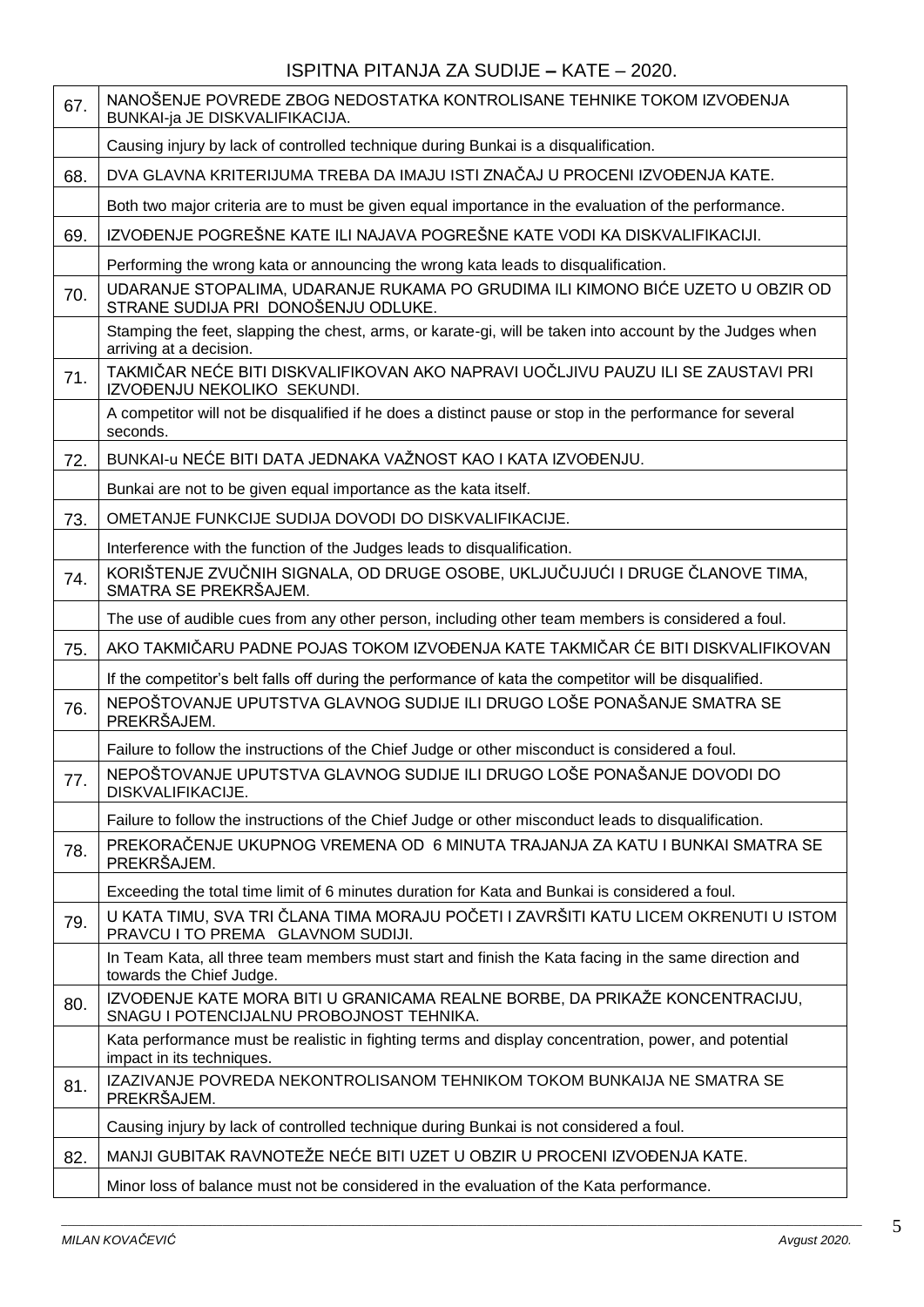| 83. | PREKORAČENJE UKUPNOG VREMENA ZA IZVOĐENJE KATE I BUNKAJJA U TRAJANJU OD 5<br>MINUTA DOVODI DO DISKVALIFIKACIJE.                                                          |
|-----|--------------------------------------------------------------------------------------------------------------------------------------------------------------------------|
|     | Exceeding the total time limit of 5 minutes duration for Kata and Bunkai leads to disqualification.                                                                      |
| 84. | IZVOĐENJE KATE MORA DEMONSTRIRATI SNAGU, BALANS I BRZINU.                                                                                                                |
|     | Kata performance must demonstrate strength, balance and speed.                                                                                                           |
| 85. | MANJI GUBITAK RAVNOTEŽE MORA SE UZETI U OBZIR U OCENJIVANJU IZVOĐENJA KATE.                                                                                              |
|     | Minor loss of balance must be considered in the evaluation of the Kata performance.                                                                                      |
| 86. | ODSUSTVO SINHRONIZACIJE POKRETA, POPUT IZVOĐENJA TEHNIKE PRE OKONČANJA<br>PRELASKA IZ STAVA U STAV SMATRA SE PREKRŠAJEM.                                                 |
|     | Asynchronous movement, such as delivering a technique before the body transition is completed is<br>considered a foul.                                                   |
| 87. | PRENAGLAŠENI IZDISAJI ĆE SE UZETI U OBZIR OD STRANE SUDIJA KADA DONOSE ODLUKU.                                                                                           |
|     | Inappropriate exhalation will be taken into account by the Judges when arriving at a decision.                                                                           |
| 88. | U KATA TIMU; NEUSKLAĐENA KRETNJA (NEDOSTATAK SINHRONIZACIJE) NE SMATRA SE<br>PREKRŠAJEM.                                                                                 |
|     | In team kata; failing to do a movement in unison is not considered a foul.                                                                                               |
| 89. | IZVOĐENJE POKRETA NA POGREŠAN ILI NEKOMPLETAN NAČIN SMATRA SE PREKRŠAJEM.                                                                                                |
|     | Performing a movement in an incorrect or incomplete manner is considered a foul.                                                                                         |
| 90. | TROŠENJE VREMENA, UKLJUČUJUĆI DUŽE VREME ULASKA, PREKOMERNO KLANJANJE ILI DUŽA<br>PAUZA PRE IZVOĐENJA KATE SMATRA SE PREKRŠAJEM.                                         |
|     | Time wasting, including prolonged marching, excessive bowing or prolonged pause before starting the<br>performance is considered a foul.                                 |
| 91. | UDARANJE STOPALIMA, UDARANJE PO GRUDIMA, RUKAMA ILI KIMONO SU ZVUČNI SIGNALI.                                                                                            |
|     | Stamping the feet, slapping the chest, arms, or karate-gi, are audible cues.                                                                                             |
| 92. | KORIŠTENJE ZVUČNIH SIGNALA NE SMATRA SE PREKRŠAJEM.                                                                                                                      |
|     | The use of audible cues is not considered a foul.                                                                                                                        |
| 93. | PRENAGLAŠENI IZDISAJI NISU ZVUČNI SIGNALI.                                                                                                                               |
|     | Inappropriate exhalation is not an audible cue.                                                                                                                          |
| 94. | SKRAĆIVANJE BLOKOVA ILI UDARANJE IZVAN POENTIRAJUĆE ZONE SMATRA SE PREKRŠAJEM                                                                                            |
|     | Failure to fully execute a block or punching off target is considered a foul.                                                                                            |
| 95. | IZAZIVANJE POVREDA NEKONTROLISANIM TEHNIKAMA TOKOM BUNKAIJA JE DOZVOLJENO.                                                                                               |
|     | Causing injury by lack of controlled technique during Bunkai is allowed.                                                                                                 |
| 96. | ČLANOVI TIMA MORAJU POKAZATI KOMPETENCJU (SPOSOBNOST) U IZVOĐENJU KATE S<br>OBZIROM NA SVE ASPEKTE KAO I SINHRONIZACIJU.                                                 |
|     | The members of the team must demonstrate competence in all aspects of the Kata performance, as well<br>as synchronisation.                                               |
| 97. | KOMANDE ZA POČETAK I KRAJ IZVOĐENJA BIĆE UZETE U OBZIR OD STRANE SUDIJA KADA<br>DONOSE ODLUKU.                                                                           |
|     | Commands to start and stop the performance will be taken into account by the Judges when arriving at a<br>decision.                                                      |
| 98. | ODGOVORNOST PREDSEDNIKA NACIONALNE FEDERACIJE JE DA OBEZBEDI ODGOVARAJUĆU<br>KATU ZA ZAPISNIČKI STO, ZA DATI KRUG (RUNDU).                                               |
|     | It is the responsibility of the President of the National Federation to ensure that the Kata as notified to the<br>score table is appropriate for that particular round. |
| 99. | PRILIKOM IZVOĐENJA BUNKAIJA, NAKON ŠTO JE OBOREN, TAKMIČAR BI TREBAO DA SE                                                                                               |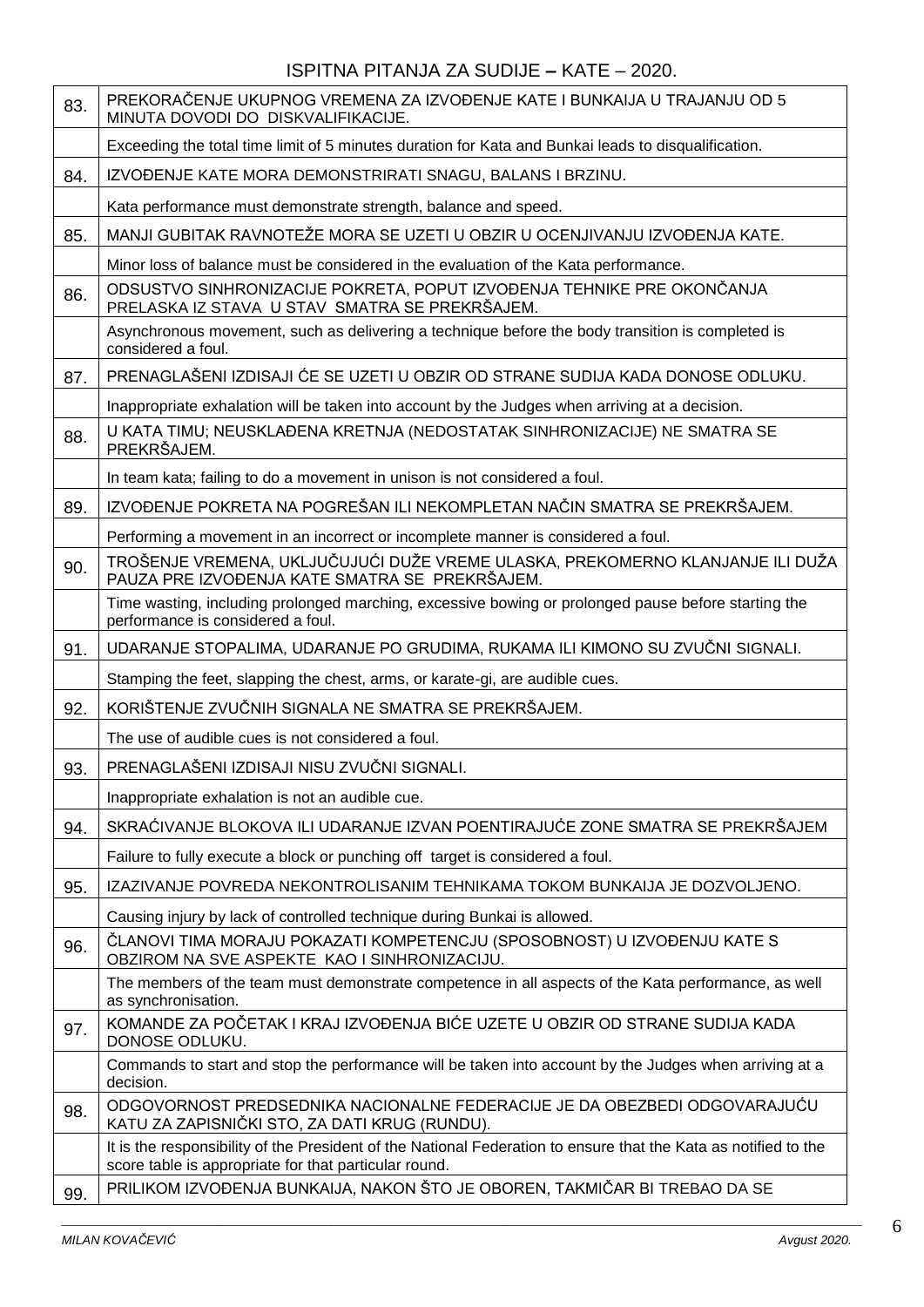|      | PODIGNE NA JEDNO KOLENO ILI DA USTANE.                                                                                                                                                                              |
|------|---------------------------------------------------------------------------------------------------------------------------------------------------------------------------------------------------------------------|
|      | While performing Bunkai, after being downed the competitor should either raise to one knee or stand up.                                                                                                             |
| 100. | NEREŠENO SE MOŽE POJAVITI U KATA TAKMIČENJU.                                                                                                                                                                        |
|      | Ties may occur in Kata Competition.                                                                                                                                                                                 |
| 101. | PRILIKOM RAZREŠAVANJA NEREŠENOG REZULTATA, ORIGINALNI REZULTAT TAKMIČARA SE NE<br>ČUVA U ZAPISNIKU.                                                                                                                 |
|      | When resolving ties, the Competitors original score is not retained in the record.                                                                                                                                  |
| 102. | KRUG SE PODRAZUMEVA KAO JEDAN NASTUP SVIH TAKMIČARA GRUPE.                                                                                                                                                          |
|      | A round is to be understood as one performance of all the Competitors of a group.                                                                                                                                   |
| 103. | TAKMIČAR MORA DA SAČEKA NA TATAMIJU OBJAVLJIVANJE OCENE NA KRAJU IZVOĐENJA.                                                                                                                                         |
|      | The Competitor must wait on the tatami for the announcement of the evaluation at the end of performance.                                                                                                            |
| 104. | NA KRAJU SVAKE GRUPE SAMO PRVA DVA TAKMIČARA PRELAZE U SLEDEĆI KRUG.                                                                                                                                                |
|      | At the end of each group only the top two competitors will pass to the next round.                                                                                                                                  |
| 105. | TAKMIČARI MOGU IZABRATI BILO KOJU KATU SA SLUŽBENE LISTE KATA.                                                                                                                                                      |
|      | The competitors can select any Kata from the official Kata list.                                                                                                                                                    |
| 106. | TIM KOJI NE IZVRŠI NAKLON (POZDRAV) NA POČETKU I ZAVRŠETKU IZVOĐENJA BIĆE<br>DISKVALIFIKOVAN.                                                                                                                       |
|      | A team which does not perform the bow at the beginning and completion of the performance will be<br>disqualified.                                                                                                   |
| 107. | UPOTREBA TRADICIONALNOG ORUŽJA, PRATEĆE OPREME ILI DODATNE ODEĆE JE<br>DOZVOLJENO.                                                                                                                                  |
|      | The use of traditional weapons, ancillary equipment or additional apparel is allowed.                                                                                                                               |
| 108. | U INDIVIDUALNOM IZVOĐENJU, KATA SE OCENJUJE OD POZDRAVA (NAKLONA) NA STARTU<br>KATE DO POZDRAVA NA KRAJU IZVEDENE KATE.                                                                                             |
|      | The performance in individual Kata is evaluated from the bow starting the kata until the bow ending the<br>Kata.                                                                                                    |
| 109. | POJAS LABAV I ISPOD NIVOA KUKOVA TOKOM IZVOĐENJA KATE JE PREKRŠAJ.                                                                                                                                                  |
|      | Belt coming loose to the extent that it is coming off the hips during the performance is a foul.                                                                                                                    |
| 110. | POJAS LABAV I ISPOD NIVOA KUKOVA TOKOM IZVOĐENJA KATE JE DISKVALIFIKACIJA.                                                                                                                                          |
|      | Belt coming loose to the extent that it is coming off the hips during the performance is a disqualification.                                                                                                        |
| 111. | AKO JE TAKMIČAR DISKVALIFIKOVAN, REZULTAT SE OZNAČAVA SA 0.0.                                                                                                                                                       |
|      | If a contestant is disqualified, the score is indicated by a 0.0.                                                                                                                                                   |
| 112. | POSTOJI 8 KRITERIJA U TEHNIČKOJ IZVEDBI.                                                                                                                                                                            |
|      | There are 8 criteria in technical performance.                                                                                                                                                                      |
| 113  | IAKO JE ZABRANJENO IZVOĐENJE (NOŽNIH) MAKAZICA SA OBARAJUĆOM TEHNIKOM U<br>PREDELU VRATA (KANI BASAMI) U IZVOĐENJU BUNKAIA, ALI IZVOĐENJE (NOŽNIH) MAKAZICA<br>SA OBARAJUĆOM TEHNIKOM U PREDELU TELA JE DOZVOLJENO. |
|      | Although performing a scissor takedown technique (Kani Basami) to the neck area in performing<br>Bunkai is prohibited, a scissor takedown to the body is permitted.                                                 |
| 114  | ZA BORBE ZA MEDALJU ĆE PROĆI SAMO 3 NAJBOLJA TAKMIČARA SVAKE OD DVIJE GRUPE.                                                                                                                                        |
|      | For the medal bouts, only the top 3 Competitors of each of the two groups will pass.                                                                                                                                |
| 115  | IZVOĐENJE (NOŽNIH) MAKAZICA SA OBARAJUĆOM TEHNIKOM U PREDELU VRATA U BUNKAI-U<br>(KANI BASAMI) NIJE ZABRANJENO.                                                                                                     |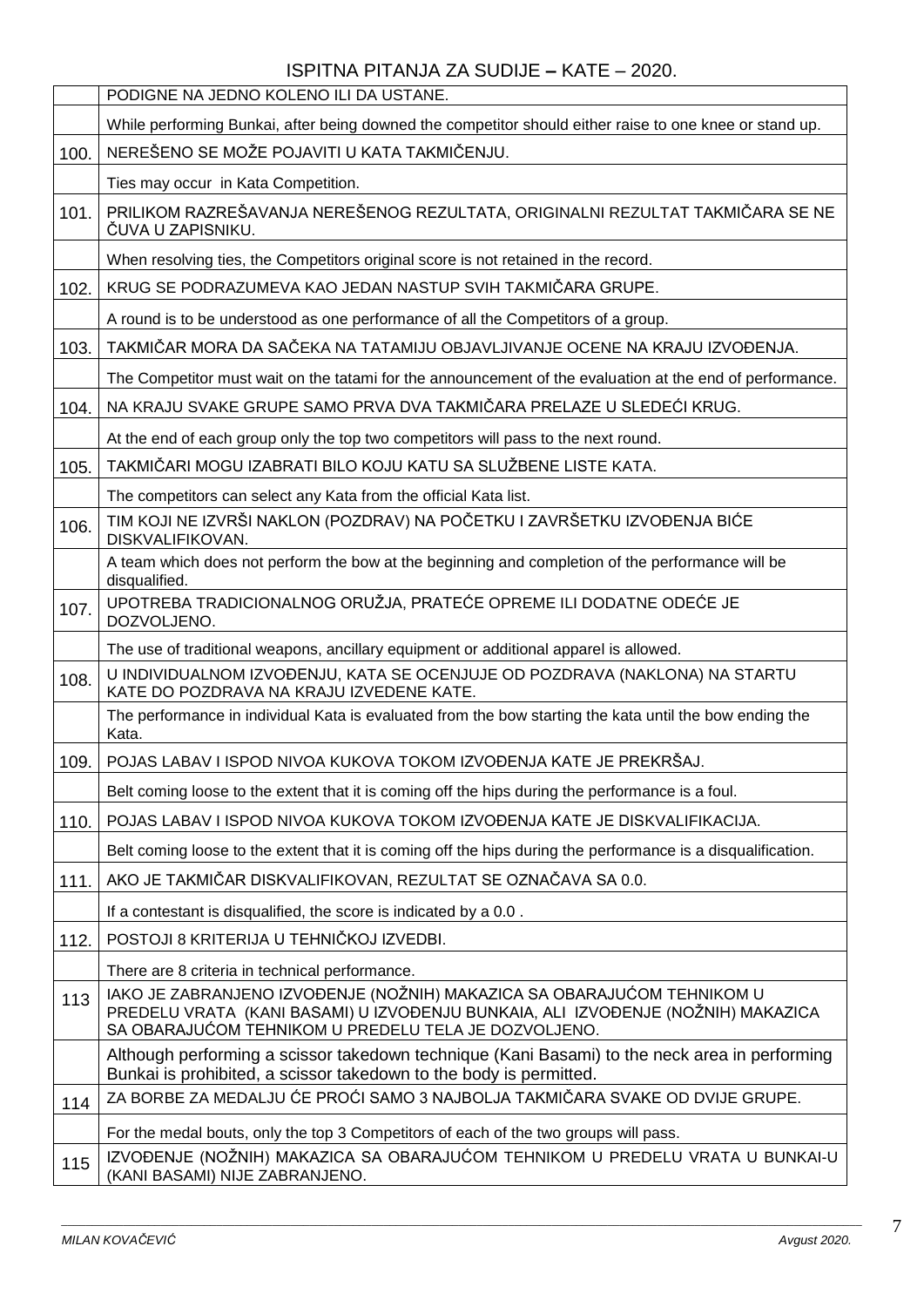|     | Performing a scissor takedown technique (Kani Basami) to the neck area in Bunkai is not prohibited.                                                                                                                            |
|-----|--------------------------------------------------------------------------------------------------------------------------------------------------------------------------------------------------------------------------------|
| 116 | TAKMIČARI ĆE IZAĆI VAN BORILIŠTA, NAKON ŠTO SE MEĐUSOBNO POZDRAVE, PRVO "SHOMEN<br>NI REI" - A ZATIM "OTAGAI NI REI".                                                                                                          |
|     | The Competitors will step back out of the Match Area, following the bows, first "SHOMEN NI REI" - and<br>then "OTAGAI NI REI".                                                                                                 |
| 117 | ZVUČNI SIGNALI MORAJU SE SMATRATI VRLO OZBILJNIM GREŠKAMA KADA SUDIJSKI PANEL<br>PROCENJUJE IZVOĐENJE KATE.                                                                                                                    |
|     | Audible cues must be considered very serious fouls by the judges in their evaluation of the performance of<br>the kata.                                                                                                        |
| 118 | TATAMI MENADŽERI ĆE PREDSEDNIKU I SEKRETARU RC-JE DATI LISTU SA IMENIMA 8 SUDIJA SA<br>SVOJIH TATAMIJA NAKON ŠTO SE ZAVRŠI POSLEDNJA ELIMINACIONA RUNDA.                                                                       |
|     | The Tatami Managers will provide the RC Chairman and Secretary with a list containing 8 officials from<br>their own Tatami after the last bout of the eliminatory rounds is finished                                           |
| 119 | USAGLAŠENOST JE JEDAN OD KRITERIJUMA TAKMIČARSKOG IZVOĐENJA.                                                                                                                                                                   |
|     | Conformance is one of the criteria of athletic performance.                                                                                                                                                                    |
| 120 | USAGLAŠENOST JE JEDAN OD KRITERIJUMA TEHNIČKOG IZVOĐENJA.                                                                                                                                                                      |
|     | Conformance is one of the criteria of technical performance.                                                                                                                                                                   |
| 121 | PARA-KARATE: U INVALIDSKIM KOLICIMA REKLAMA SE MOŽE POSTAVITI NA NASLON KOLICA.                                                                                                                                                |
|     | Para-Karate: In wheelchairs, advertising can be placed on the backrest.                                                                                                                                                        |
| 122 | PARA-KARATE: ZA TEHNIČKU I TAKMIČARSKU IZVEDBU DAJU SE ODVOJENE OCENE POMOĆU<br>SKALE OD 5,00 DO 10,00, S DVA DECIMALNA MESTA U KORACIMA OD 0,10 ZBOG KORIŠTENJA<br>SISTEM KOMPENZACIJE REZULTATA.                             |
|     | Para-Karate: Technical Performance and Athletic Performance are given separate scores using the scale<br>from 5.00 to 10.00 with two decimal places, in increments of 0.10 due to the use of the Compensation<br>Score system. |
| 123 | POSTOJE TRI OPŠTE KATEGORIJE U TAKMIČENJIMA PARA-KARATEA:<br>SLABOVIDNI, INTELEKTUALNO OSLABLJENI I KORISNICI INVALIDSKIH KOLICA.                                                                                              |
|     | There are three general Categories in Para-Karate competitions: Visually-Impaired, Intellectually-Impaired<br>and Wheelchair Users                                                                                             |
| 124 | PROTEZE, ŠTAPOVI, ŠTAKE I DRUGA OPREMA KOJA SE KORISTI ZA FIZIČKU PODRŠKU<br>DOZVOLJENA SU U PARA-KARATE TAKMIČENJIMA.                                                                                                         |
|     | Prostheses, canes, crutches and other equipment used for physical support are allowed in Para-Karate<br>competitions.                                                                                                          |
| 125 | ONI TAKMIČARI ČIJI SU INVALIDITETI KLASIFICIRANI KAO NEPRIHVATLJIVI ILI ZA KOJE SE<br>SMATRA DA NISU U SKLADU ILI KRŠE PRAVILA TAKMIČENJA NE ISPUNJAVAJU USLOVE ZA<br>TAKMIČENJE U WKF PARA-KARATEU                            |
|     | Those Athletes whose disabilities have been classified as Ineligible or who have been considered<br>non-compliant or in violation of competition rules are non-eligible to compete in WKF Para-Karate                          |
| 126 | PARA-KARATE: SEDAM SUDIJA ĆE DATI SVOJE OCENE NA OSNOVU PROCENE IZVEDENE KATE I<br>STEPENA OŠTEĆENJA TAKMIČARA.                                                                                                                |
|     | Para-Karate: The seven judges will give their scores based on the assessment of the kata performance<br>and the level of athlete's impairment.                                                                                 |
| 127 | PARA-KARATE TAKMIČENJE U KARATEU SASTOJI SE OD KATA I KUMITEA.                                                                                                                                                                 |
|     | Para-Karate competitions consist of both Kata and Kumite.                                                                                                                                                                      |
| 128 | INVALIDSKA KOLICA SA TOČKOVIMA PROTIV PREVRTANJA DOZVOLJENA SU U PARA-KARATE<br>TAKMIČENJIMA.                                                                                                                                  |
|     | Wheelchairs with anti-tip wheels are allowed in Para-Karate competitions.                                                                                                                                                      |
| 129 | KLASIFIKACIJA (RAZVRSTAVANJE) U PARA-KARATEU SASTOJI SE OD DODATNE BODOVNE<br>KOMPENZACIJE ZAVISNO O UTICAJU POJEDINOG INVALIDITETA PRILIKOM IZVOĐENJA KATE.                                                                   |